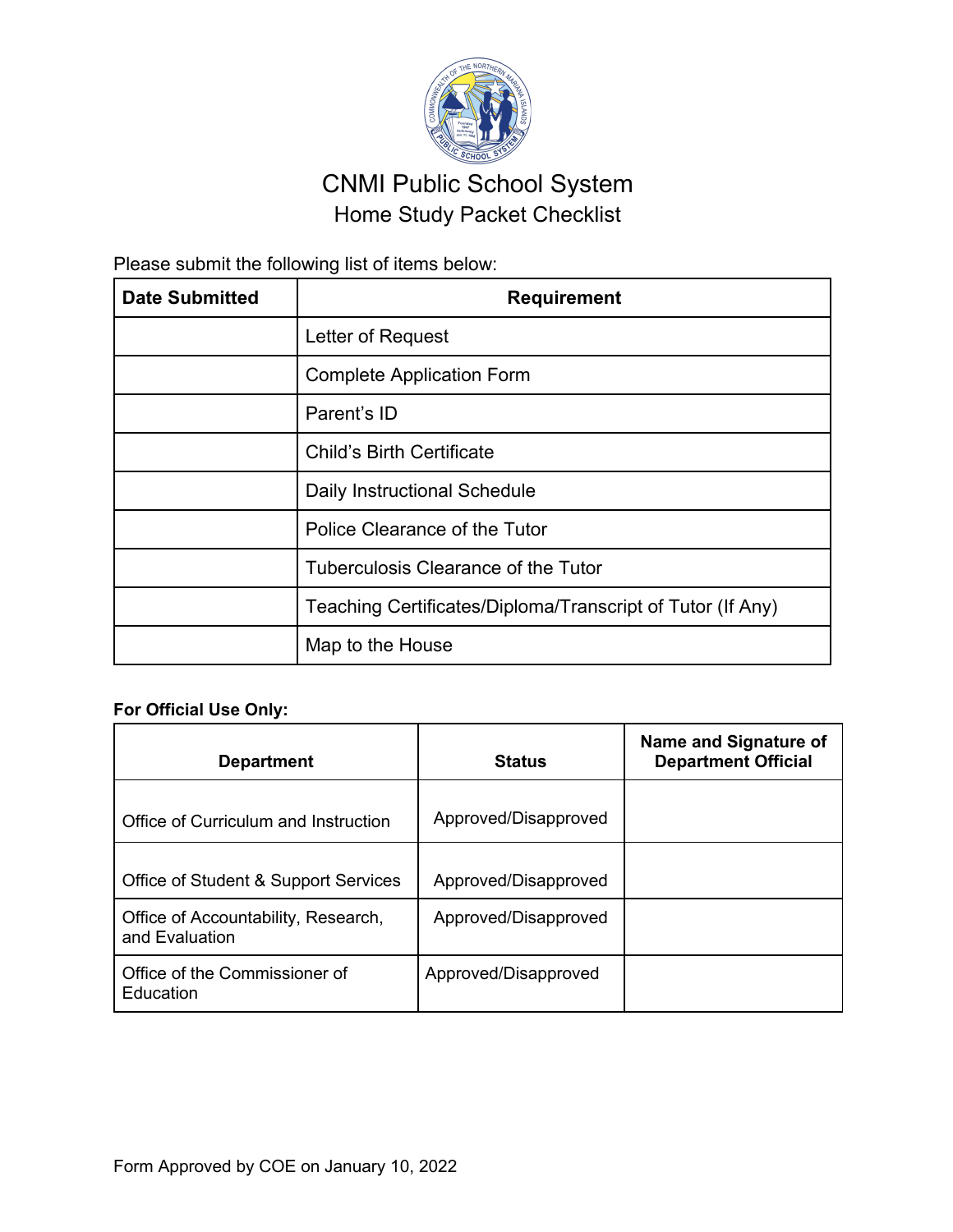

# CNMI Public School System

Home Study Application Form

| School Year | <b>Grade Level</b> |
|-------------|--------------------|
|             |                    |

## **A. Student Information:**

| <b>First Name</b> | Last Name | M.I. |
|-------------------|-----------|------|
|                   |           |      |

| Age | Date of Birth | Gender |
|-----|---------------|--------|
|     |               |        |

## **B. Parent's Information:**

| Mother's Name | Father's Name |
|---------------|---------------|
|               |               |

## **C. Contact Information:**

#### **Home Address:**

| Village  |
|----------|
|          |
| Zip Code |
|          |
|          |

## **Mailing Address:**

| P.O. Box Number |          |
|-----------------|----------|
|                 |          |
| City            | Zip Code |
|                 |          |
|                 |          |

#### Email of Parent/s Contact No.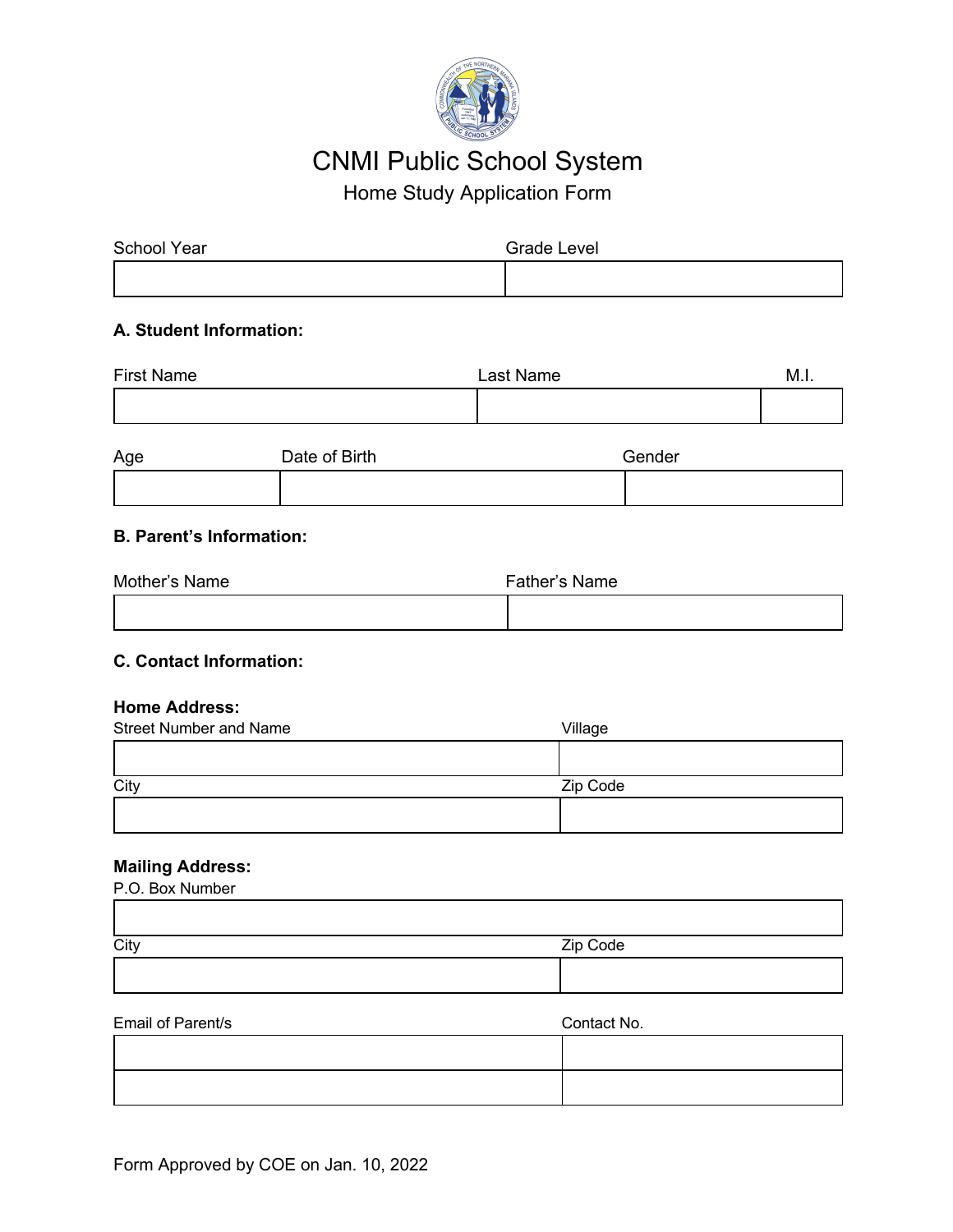

# CNMI Public School System

Home Study Application Form

## **D. Information about the Home School Teacher/Tutor:**

| <b>First Name</b> | Last Name | M.I. |
|-------------------|-----------|------|
|                   |           |      |

| Home Address:                 |          |
|-------------------------------|----------|
| <b>Street Number and Name</b> | Village  |
|                               |          |
| City                          | Zip Code |
|                               |          |

## Mailing Address:

| P.O. Box Number |          |
|-----------------|----------|
|                 |          |
|                 | Zip Code |
|                 |          |
|                 |          |

| <b>Email of Tutor</b> | Contact No. of Tutor |  |  |
|-----------------------|----------------------|--|--|
|                       |                      |  |  |
|                       |                      |  |  |

Description or Qualification of Home School Teacher or Tutor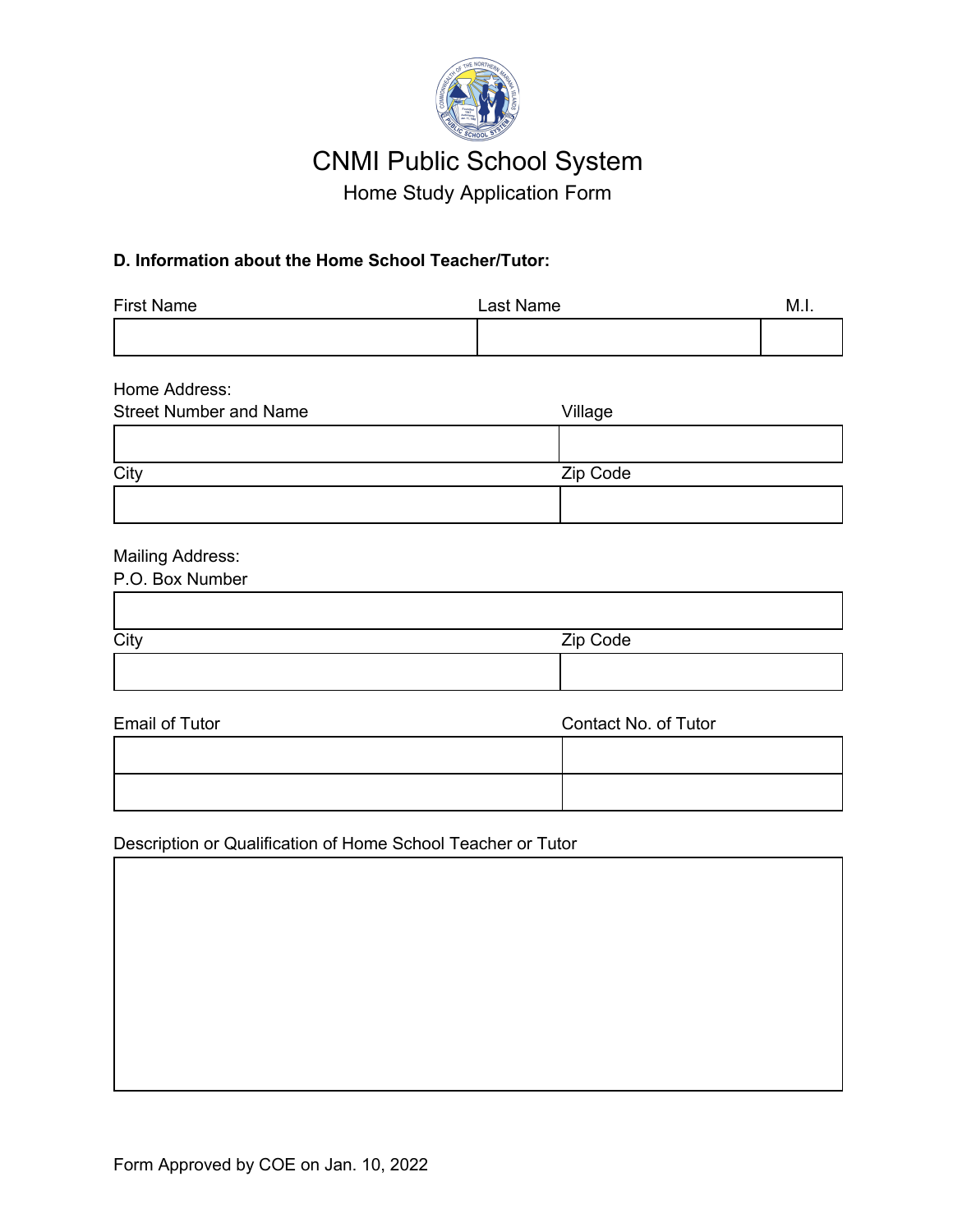

# CNMI Public School System Home Study Application Form

## **E. Proposed Schedule**

| Day/s | <b>Time</b> | <b>Activity</b> |
|-------|-------------|-----------------|
|       |             |                 |
|       |             |                 |
|       |             |                 |
|       |             |                 |
|       |             |                 |
|       |             |                 |
|       |             |                 |

## **F. Proposed Curriculum**

| <b>Title</b> | <b>Description</b> | <b>For Official Use</b><br>Only:<br>(Met/Not Met) | <b>Signature of</b><br><b>OCI Program</b><br><b>Manager</b> |
|--------------|--------------------|---------------------------------------------------|-------------------------------------------------------------|
|              |                    |                                                   |                                                             |
|              |                    |                                                   |                                                             |
|              |                    |                                                   |                                                             |
|              |                    |                                                   |                                                             |
|              |                    |                                                   |                                                             |